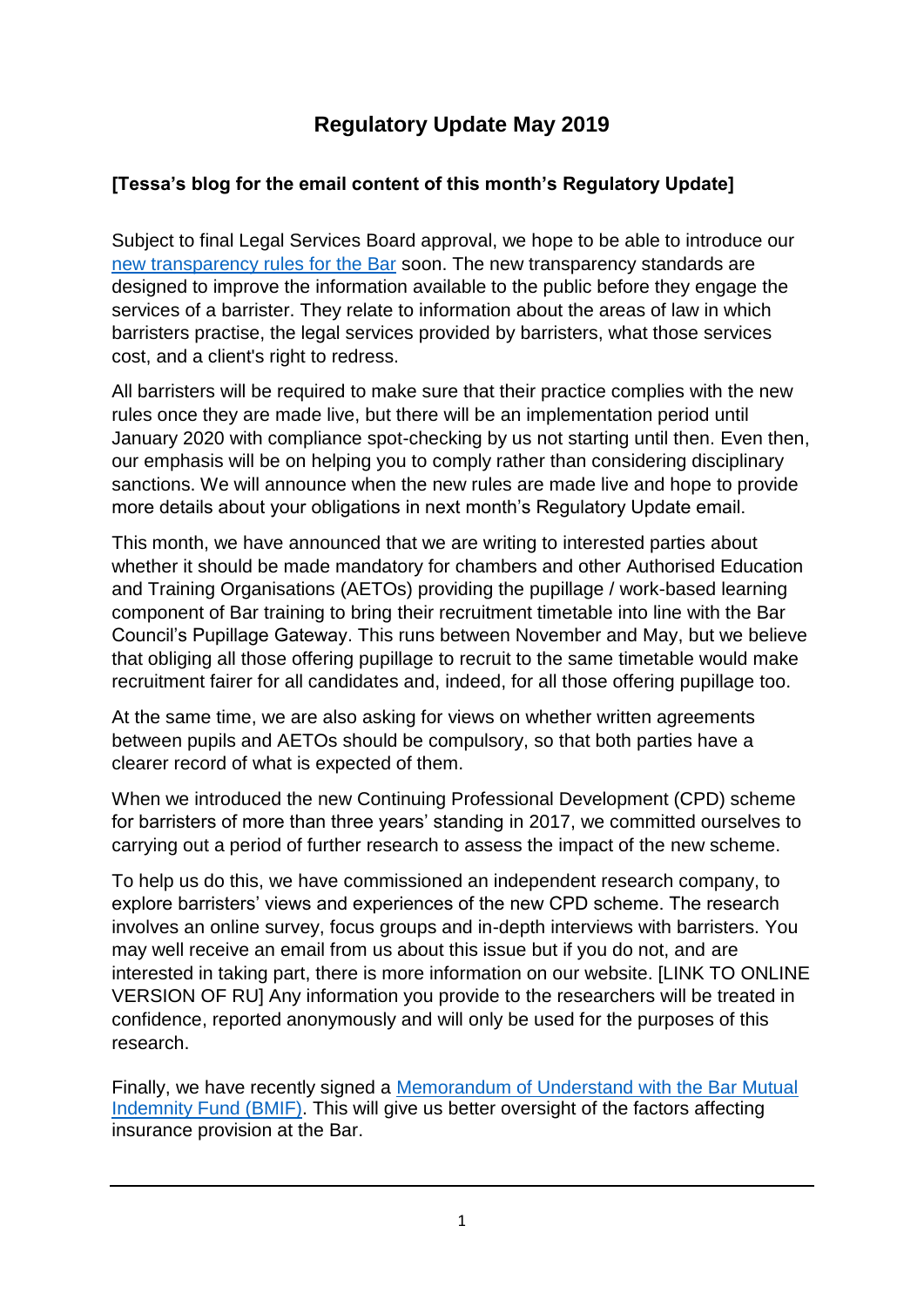## **[RU articles to appear only on the website – ie not in the email]**

### **Pupillage Proposals 2019**

We have written to key stakeholders to ask whether it should be made mandatory for Chambers and other Authorised Education and Training Organisations (AETOs) providing the pupillage / work-based learning component of Bar training to bring their recruitment timetable into line with the [Pupillage Gateway.](https://www.pupillagegateway.com/applicant-home/timetable/)

Currently, the Gateway timetable is between November and May. All pupillages must currently be advertised on the Gateway but we believe that obliging all those offering pupillage to recruit to the same timetable would make recruitment fairer for all candidates.

We are also asking for views on whether written agreements between pupils and AETOs should be compulsory, so that both the AETO and the pupil have a clearer record of what is expected of them.

All views should be submitted to us by 5pm on Wednesday 31 July 2019.

#### **Share your views and experiences of the new CPD scheme**

As you may know, in 2017, we introduced a new Continuing Professional Development (CPD) scheme for barristers of more than three years' standing. At that time, we also committed to carrying out a period of further research to assess the impact of these changes.

We have commissioned IRN Research, an independent research company, to explore barristers' views and experiences of the new CPD scheme. The research involves an online survey, focus groups and in-depth interviews with barristers.

We emailed more than 8,000 barristers on the Established Practitioner's CPD Programme asking them to share their views on CPD by completing a brief online survey using a unique link.

If you have not received an email but you would like to take part in the interviews or focus groups, please contact IRN by:

- emailing [dmort@irn-research.com](mailto:dmort@irn-research.com) or;
- calling 07905 239599

Any information you provide to IRN will be treated in confidence and reported anonymously and will be used only for the purposes of this research.

If you provide information via a survey for research purposes, the information will be deleted or kept in an anonymised format once the information has been analysed and reported upon. Please read our privacy

statement [https://www.barstandardsboard.org.uk/footer-items/privacy-statement/](https://barstandardsboardemail.org/t/4HUI-JQ10-1YW2CG-EBMTK-1/c.aspx)